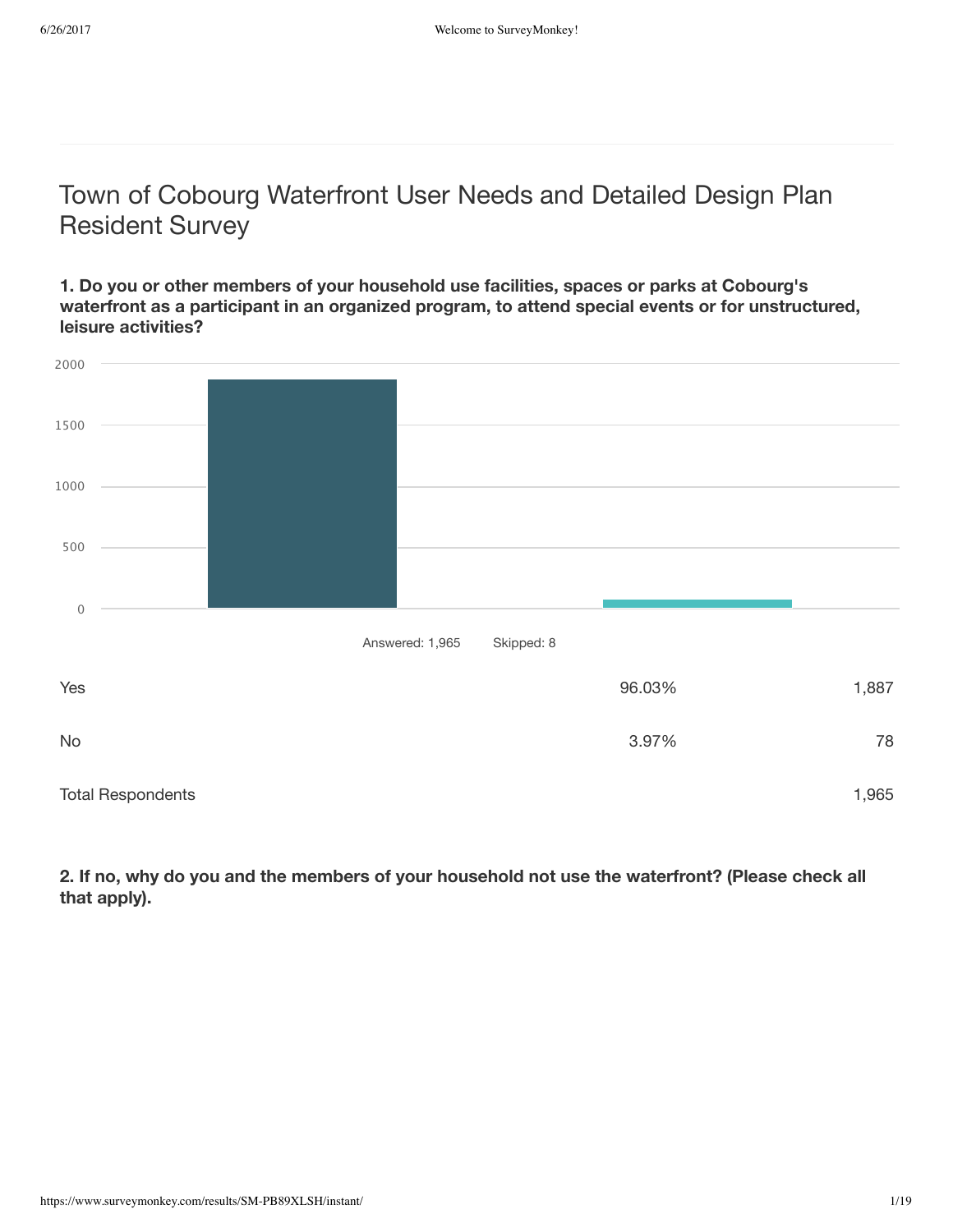



Answered: 64 Skipped: 1,909

| lack of time/too busy                                                                      | 10.94% | $\overline{7}$ |
|--------------------------------------------------------------------------------------------|--------|----------------|
| waterfront is too far from our home                                                        | 10.94% | $\overline{7}$ |
| transportation difficulties                                                                | 6.25%  | $\overline{4}$ |
| health condition(s) prevent(s) outings to waterfront                                       | 6.25%  | $\overline{4}$ |
| facilities, spaces, parks are not accessible to people<br>using wheelchairs, walkers, etc. | 6.25%  | $\overline{4}$ |
| not interested in using the waterfront                                                     | 3.13%  | $\overline{2}$ |
| waterfront is too crowded when we want to use it                                           | 54.69% | 35             |
| there is no parking in the area when it is crowded                                         | 53.13% | 34             |
| lack of services (e.g., food/beverages, rentals,<br>organized activities, etc.)            | 18.75% | 12             |
| it is not easy to walk around and get from place to<br>place along the waterfront          | 15.63% | 10             |
| there are not enough washrooms, places to sit, shade,<br>etc.                              | 32.81% | 21             |
| Other (please specify)                                                                     | 26.56% | 17             |
| <b>Total Respondents</b>                                                                   |        | 64             |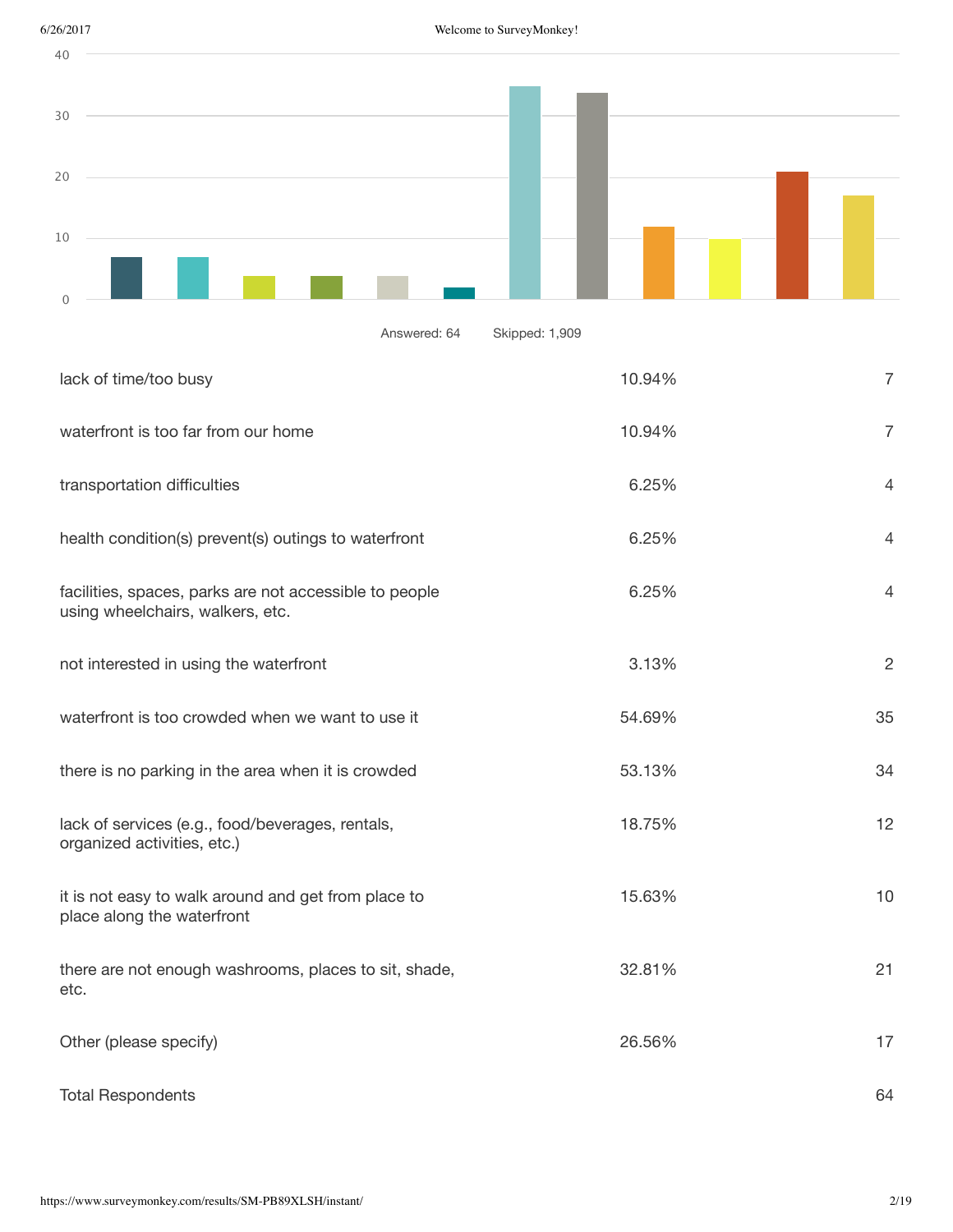

| 2000                                                             |              |       |
|------------------------------------------------------------------|--------------|-------|
|                                                                  |              |       |
| 1500                                                             |              |       |
| 1000                                                             |              |       |
| 500                                                              |              |       |
| $\mathbf 0$                                                      |              |       |
| Answered: 1,836                                                  | Skipped: 137 |       |
| Victoria Beach                                                   | 89.60%       | 1,645 |
| Victoria Park                                                    | 90.03%       | 1,653 |
| picnic shelters                                                  | 29.36%       | 539   |
| boat slip at Cobourg Marina                                      | 10.08%       | 185   |
| Esplanade                                                        | 53.38%       | 980   |
| east pier                                                        | 58.93%       | 1,082 |
| water-based harbour amenities (e.g., boat launch<br>ramp, water) | 19.61%       | 360   |
| parking                                                          | 61.71%       | 1,133 |
| west pier/headland                                               | 37.31%       | 685   |
| west beach area                                                  | 57.30%       | 1,052 |
| Ecology Garden                                                   | 39.92%       | 733   |
| Victoria Park Campground/Cobourg Trailer Park                    | 21.13%       | 388   |
| Rotary Waterfront Park                                           | 52.02%       | 955   |
| Cobourg Lawn Bowling Club                                        | 5.28%        | 97    |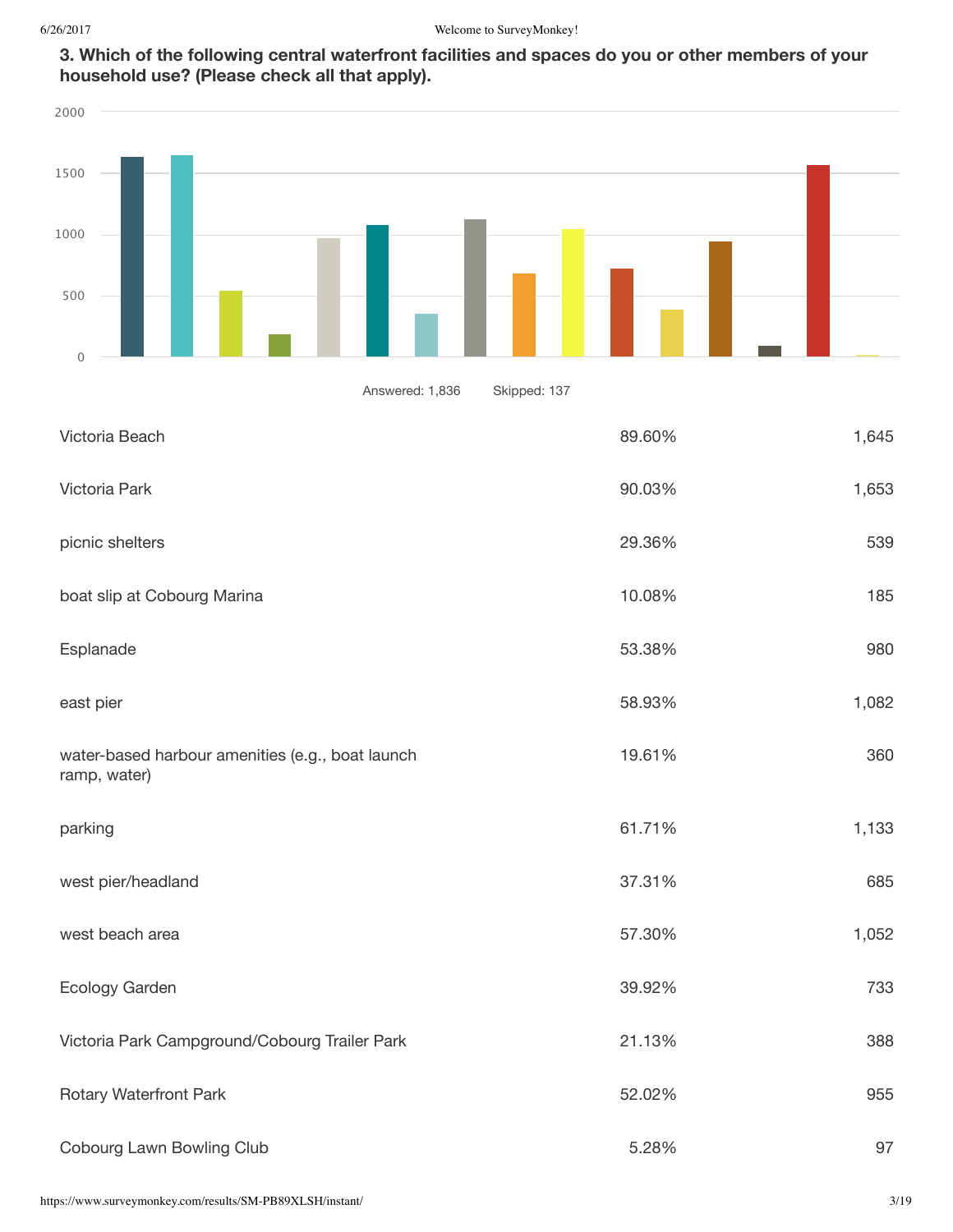| 6/26/2017                | Welcome to SurveyMonkey! |       |
|--------------------------|--------------------------|-------|
| boardwalk                | 85.62%                   | 1,572 |
| none of the above        | 0.87%                    | 16    |
| <b>Total Respondents</b> |                          | 1,836 |

# **4. Which of the following waterfront parks and outlooks do you or other members of your household use? (Please check all that apply).**

| 1000                      |                 |              |        |       |
|---------------------------|-----------------|--------------|--------|-------|
| 750                       |                 |              |        |       |
| 500<br>250                |                 |              |        |       |
| $\mathsf{O}\xspace$       |                 |              |        |       |
|                           | Answered: 1,666 | Skipped: 307 |        |       |
| <b>Tracey Parkette</b>    |                 |              | 13.51% | 225   |
| Monks Cove Park           |                 |              | 38.30% | 638   |
| Peace Park                |                 |              | 43.88% | 731   |
| Cedermere Avenue Lookout  |                 |              | 16.99% | 283   |
| Donegan Park              |                 |              | 48.98% | 816   |
| <b>Brook Road Outlook</b> |                 |              | 20.47% | 341   |
| Lookout Point Park        |                 |              | 18.97% | 316   |
| Fitzhugh Shores Parkette  |                 |              | 12.97% | 216   |
| Lucas Point Park          |                 |              | 24.85% | 414   |
| none of the above         |                 |              | 20.11% | 335   |
| <b>Total Respondents</b>  |                 |              |        | 1,666 |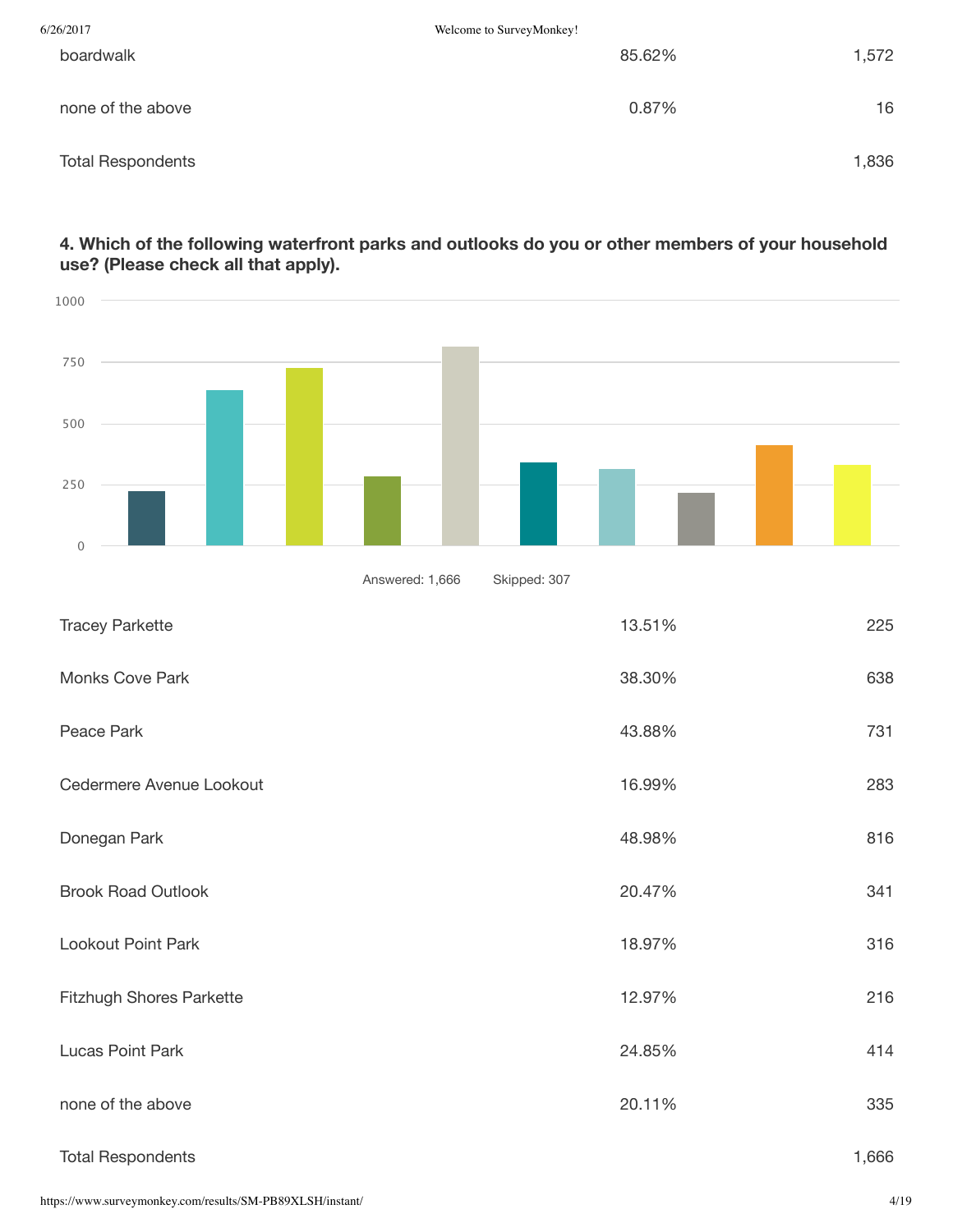| 2000                                                                                                  |              |        |       |
|-------------------------------------------------------------------------------------------------------|--------------|--------|-------|
| 1500                                                                                                  |              |        |       |
| 1000                                                                                                  |              |        |       |
| 500<br>$\mathbf{0}$                                                                                   |              |        |       |
| Answered: 1,736                                                                                       | Skipped: 237 |        |       |
| structured programs/instruction (e.g., beach volleyball,<br>canoe club, YMCA day camps, lawn bowling) |              | 27.59% | 479   |
| picnicking, family/social gatherings                                                                  |              | 62.21% | 1,080 |
| cycling, running, hiking                                                                              |              | 51.27% | 890   |
| power/sail, recreational boating/watercraft use                                                       |              | 12.44% | 216   |
| fishing                                                                                               |              | 6.34%  | 110   |
| non-motorized, recreational boating/watercraft use                                                    |              | 18.84% | 327   |
| attending special events (e.g., Waterfront Festival,<br>Ribfest, Highland Games)                      |              | 83.64% | 1,452 |
| walking/dog-walking                                                                                   |              | 77.48% | 1,345 |
| swimming                                                                                              |              | 51.27% | 890   |
| play at beach                                                                                         |              | 63.59% | 1,104 |
| nature/wildlife appreciation                                                                          |              | 52.19% | 906   |
| working in the Ecology Garden                                                                         |              | 3.97%  | 69    |
| surfing, kiteboarding, stand up paddle boarding                                                       |              | 12.44% | 216   |

5. Which of the following activities do you or other members of your household do at the waterfront? **(Please check as many as apply).**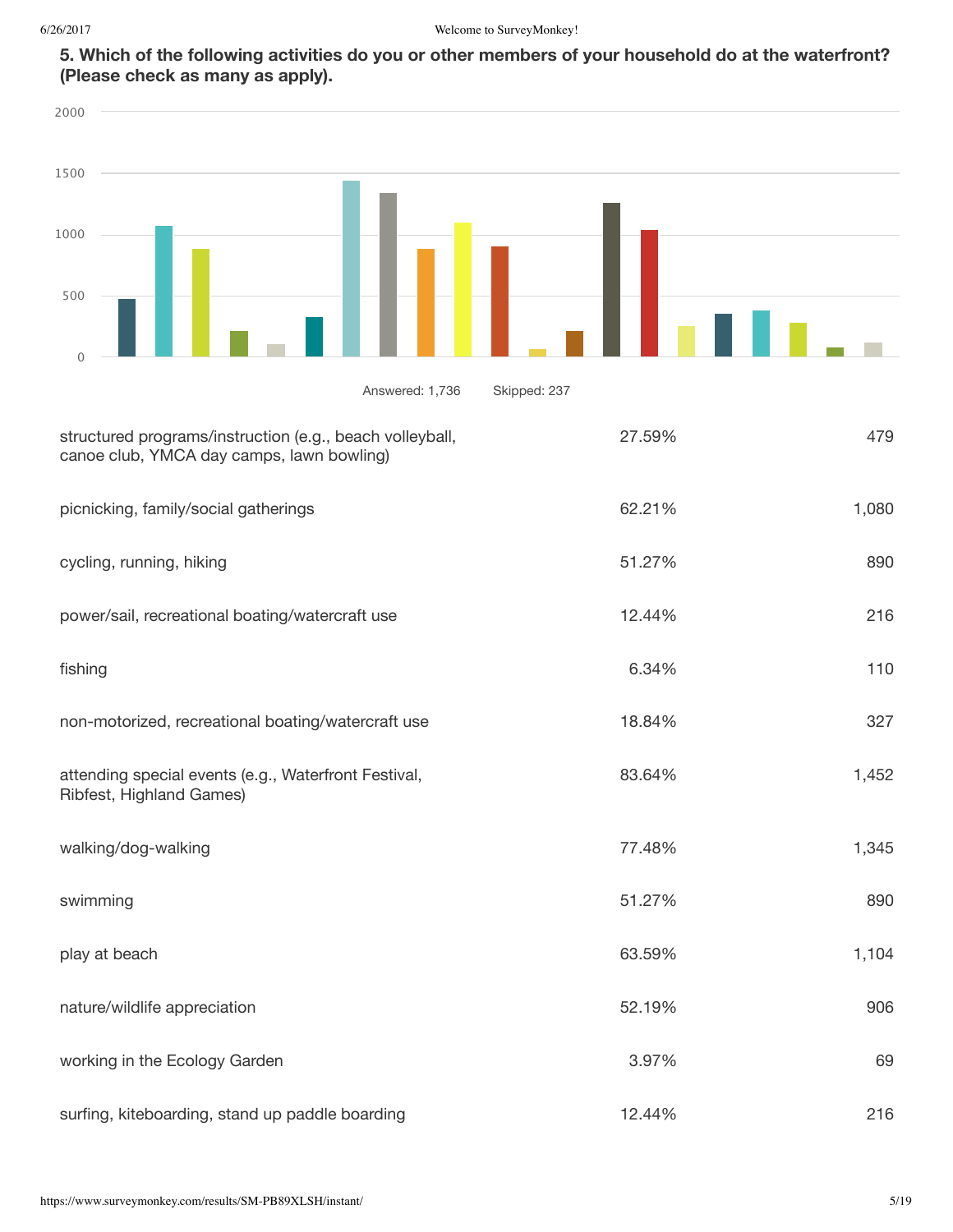| 6/26/2017                                                                                  | Welcome to SurveyMonkey! |       |
|--------------------------------------------------------------------------------------------|--------------------------|-------|
| relaxing and appreciating the Lake views from the east<br>pier or shoreline/lookout points | 72.58%                   | 1,260 |
| people watching                                                                            | 60.14%                   | 1,044 |
| camping                                                                                    | 14.98%                   | 260   |
| winter activities (e.g., skating, cross-country skiing,<br>shoe shoeing)                   | 20.51%                   | 356   |
| painting, sketching, photographing                                                         | 21.95%                   | 381   |
| volunteer at special events                                                                | 16.19%                   | 281   |
| lawn bowling                                                                               | 4.49%                    | 78    |
| Other (please specify)                                                                     | 6.97%                    | 121   |
| <b>Total Respondents</b>                                                                   |                          | 1,736 |

# **6. Which age groups in your household use the waterfront for structured and/or unstructured programs and activities? (Please check all that apply).**

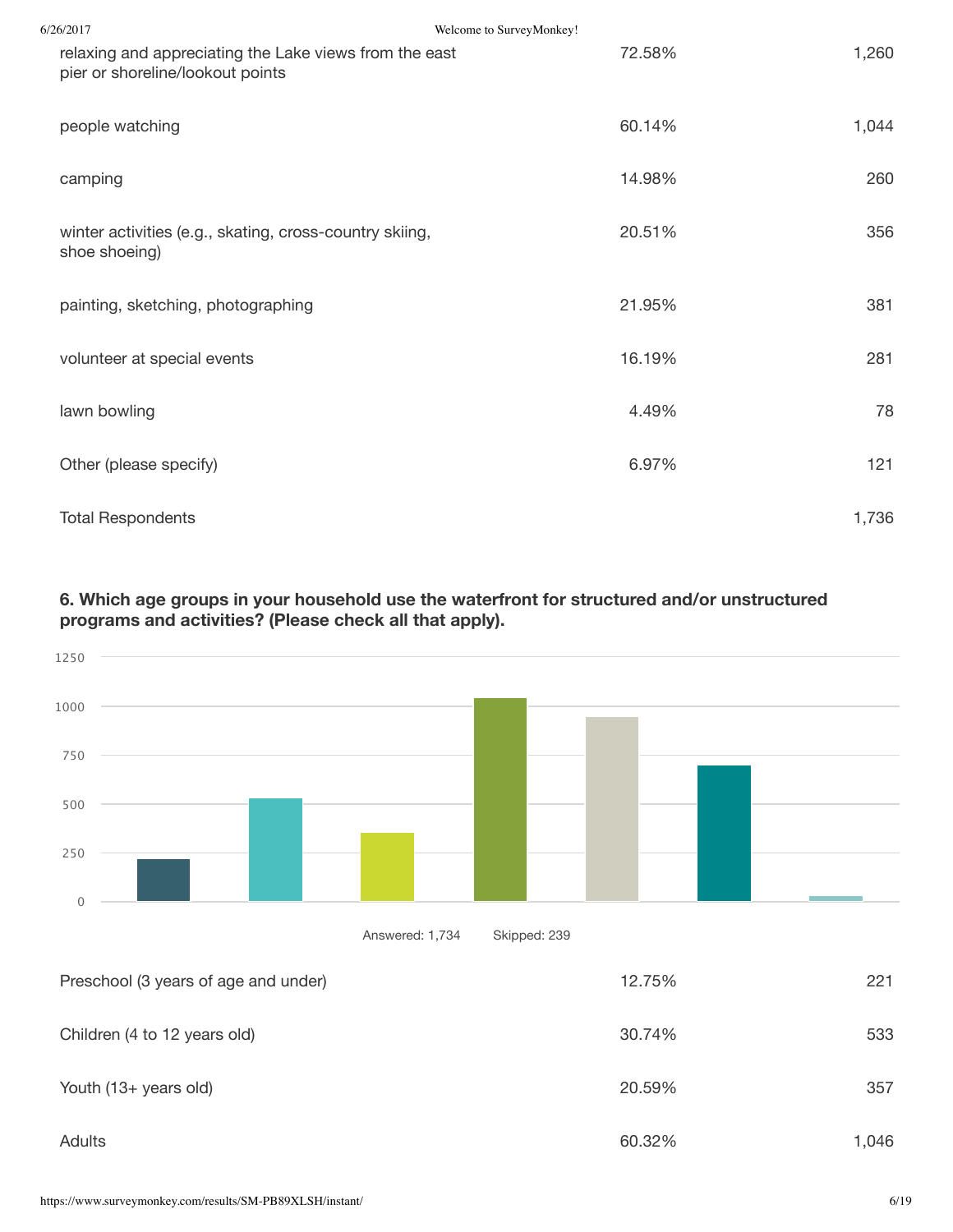| 6/26/2017                            | Welcome to SurveyMonkey! |       |
|--------------------------------------|--------------------------|-------|
| Adults (55+ years old)               | 54.79%                   | 950   |
| Family/household together (all ages) | 40.31%                   | 699   |
| Other (please specify)               | 1.79%                    | 31    |
| <b>Total Respondents</b>             |                          | 1,734 |

## **7. Please indicate which one of the following statements best reflects your opinion on what is needed in the way of waterfront improvements.**

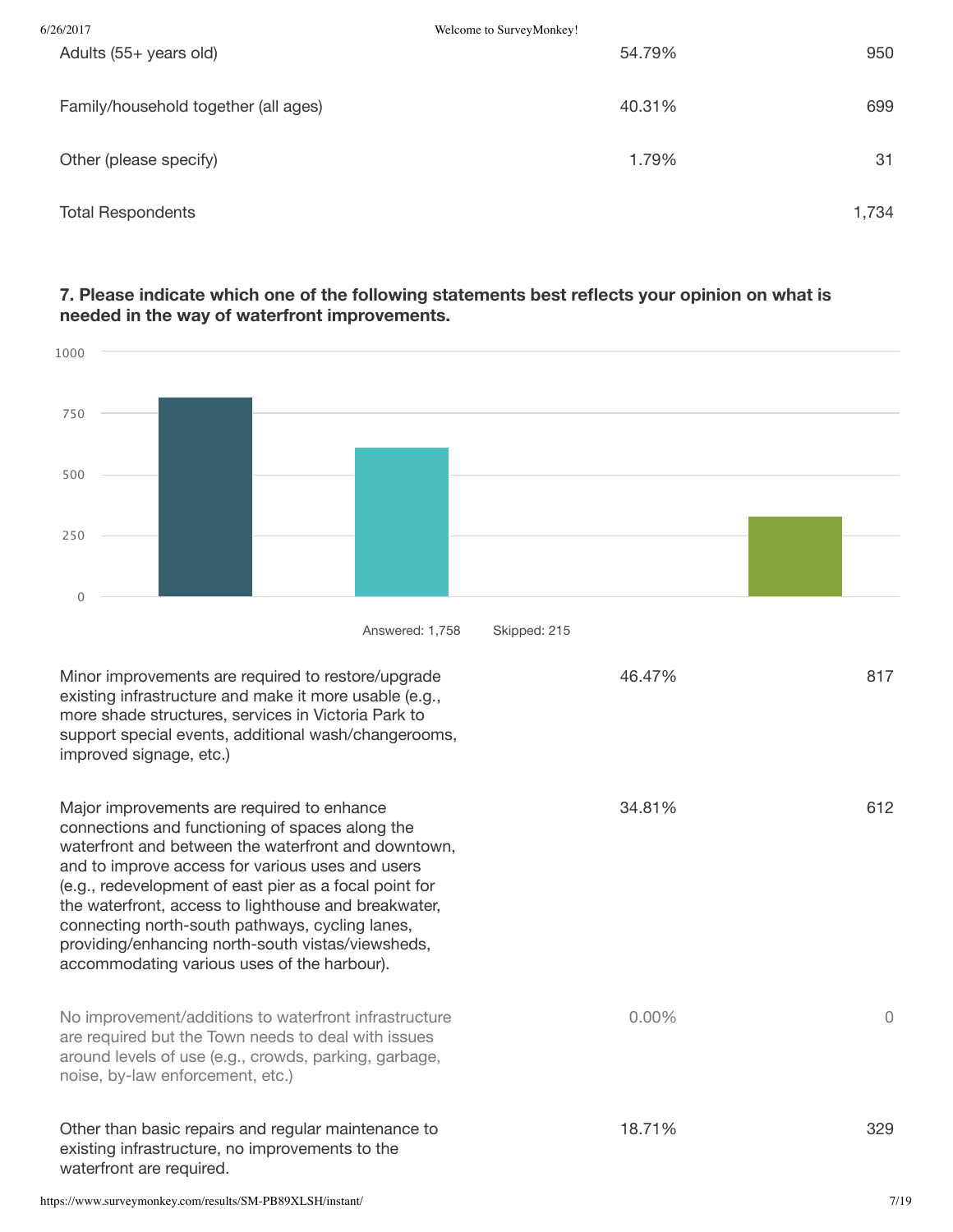| 200                                                                                                            |        |     |
|----------------------------------------------------------------------------------------------------------------|--------|-----|
| 150                                                                                                            |        |     |
| 100                                                                                                            |        |     |
| 50                                                                                                             |        |     |
| $\mathbf 0$                                                                                                    |        |     |
| Skipped: 1,655<br>Answered: 318                                                                                |        |     |
| Additional waterfront infrastructure would be too<br>expensive to build and/or operate.                        | 41.51% | 132 |
| We should be limiting or reducing the use of the<br>waterfront by visitors/tourists as it is already too busy. | 37.74% | 120 |
| There are no other facilities or amenities that I/we<br>would used if they were provided.                      | 39.31% | 125 |
| Providing additional waterfront infrastructure may<br>cause property taxes to increase                         | 37.42% | 119 |
| The Town needs to focus on other spending priorities.                                                          | 55.66% | 177 |
| Other (please specify)                                                                                         | 30.19% | 96  |
| <b>Total Respondents</b>                                                                                       |        | 318 |

**8. If you indicated 'basic repairs and regular maintenance only to existing infrastructure' in the preceding question, why do you think there is no need for more extensive improvements/additions? (Please check all that apply).**

**9. Victoria Park Campground/Cobourg Trailer Park: Statement of FactsVictoria Park Campground is** a 3.8 acre parcel of property located at 138 Division St. The park is bordered by Division St. to the **east, Victoria Park Beach to the south, Victoria Park to the west, and mixed use residential and commercial development and Centennial Pool to the north. The park consists of 71 serviced R/V sites and 5 unserviced tent sites. There is an on-site sanitary disposal station. In 2016 the campground generated in excess of \$279,000 in revenues and payed out over \$107,000 in expenditures. The majority of expenditures are paid to local individuals and businesses. This**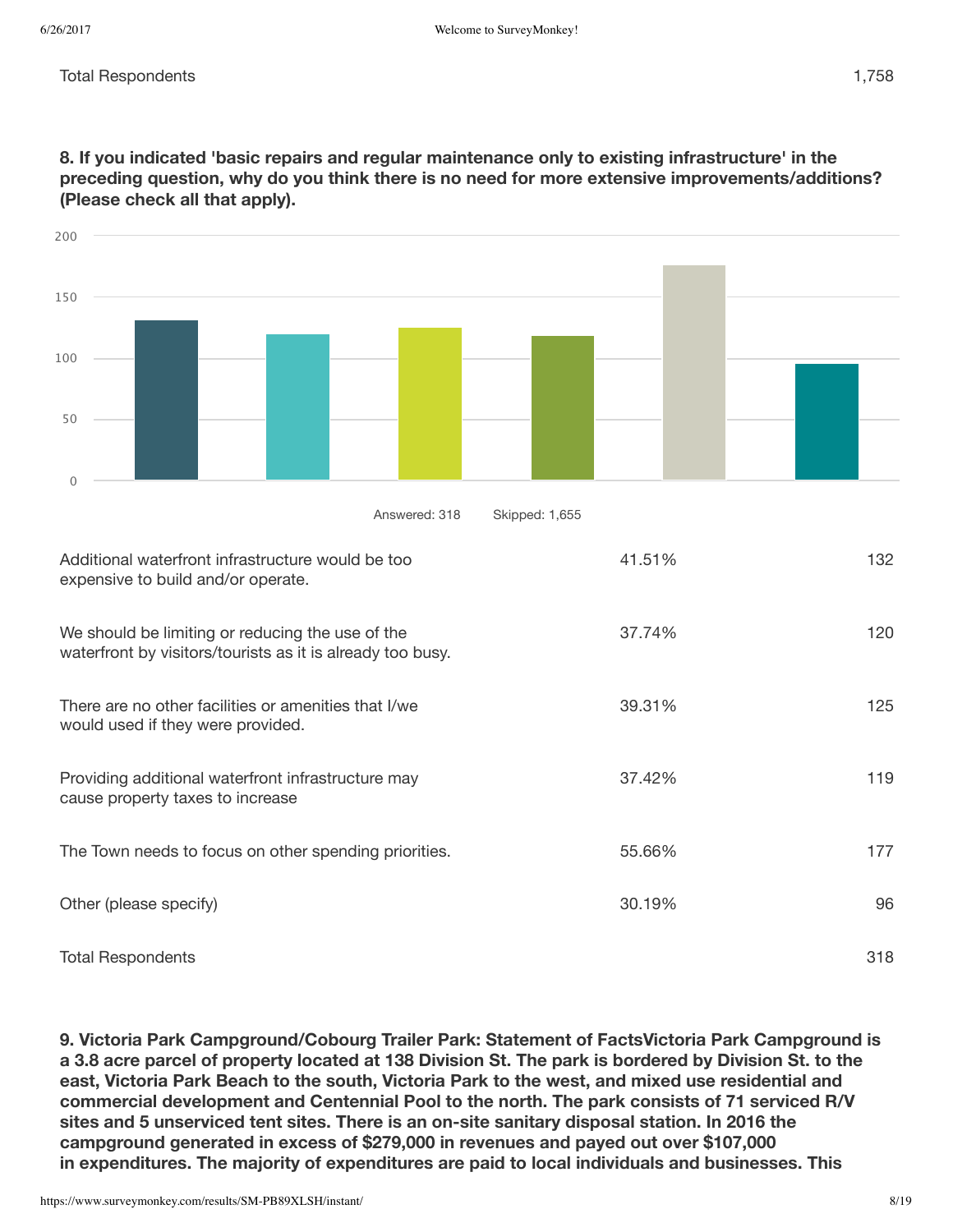**means the campground generated a surplus in excess of \$172,000, of which \$20,000 was transferred to a reserve fund for future capital expenses for the campground and \$152,000 was used to help offset general tax levies.Please indicate your level of agreement with each of the following** statements on a scale of 1 to 3, with 1 meaning 'disagree', 2 meaning 'neither agree nor disagree', **and 3 meaning 'agree.' An option for 'no opinion/don't know' is also provided.**



#### **Total**

Answered: 1,713 Skipped: 260

|                                                                                                                                                                                               | no opinion/don't<br>know | 1 disagree    | 2 neither agree nor<br>disagree | 3 agree       | <b>Total</b> |
|-----------------------------------------------------------------------------------------------------------------------------------------------------------------------------------------------|--------------------------|---------------|---------------------------------|---------------|--------------|
| No changes<br>should be made<br>to the trailer park.                                                                                                                                          | 13.05%<br>214            | 531<br>32.38% | 257<br>15.67%                   | 638<br>38.90% | 1,640        |
| Land should be<br>made available<br>for development<br>of a waterfront<br>hotel.                                                                                                              | 74<br>4.47%              | 1,321 79.87%  | 102<br>6.17%                    | 157<br>9.49%  | 1,654        |
| The campground<br>should remain in<br>its present use as<br>a trailer park with<br>capital upgrades<br>(e.g., electrical<br>supply, services<br>building, aesthetic<br>improvements,<br>etc.) | 112<br>6.78%             | 23.71%<br>392 | 184<br>11.13%                   | 965<br>58.38% | 1,653        |
| The space should<br>be converted to a<br>day use/picnic<br>area and special<br>event space to<br>alleviate the<br>pressure on<br><b>Victoria Park.</b>                                        | 100<br>6.08%             | 1,01961.98%   | 12.77%<br>210                   | 19.16%<br>315 | 1,644        |
| <b>Make the property</b><br>available in future<br>for needed                                                                                                                                 | 6.49%<br>107             | 1,056 64.08%  | 11.65%<br>192                   | 17.78%<br>293 | 1,648        |

https://www.surveymonkey.com/results/SM-PB89XLSH/instant/ 9/19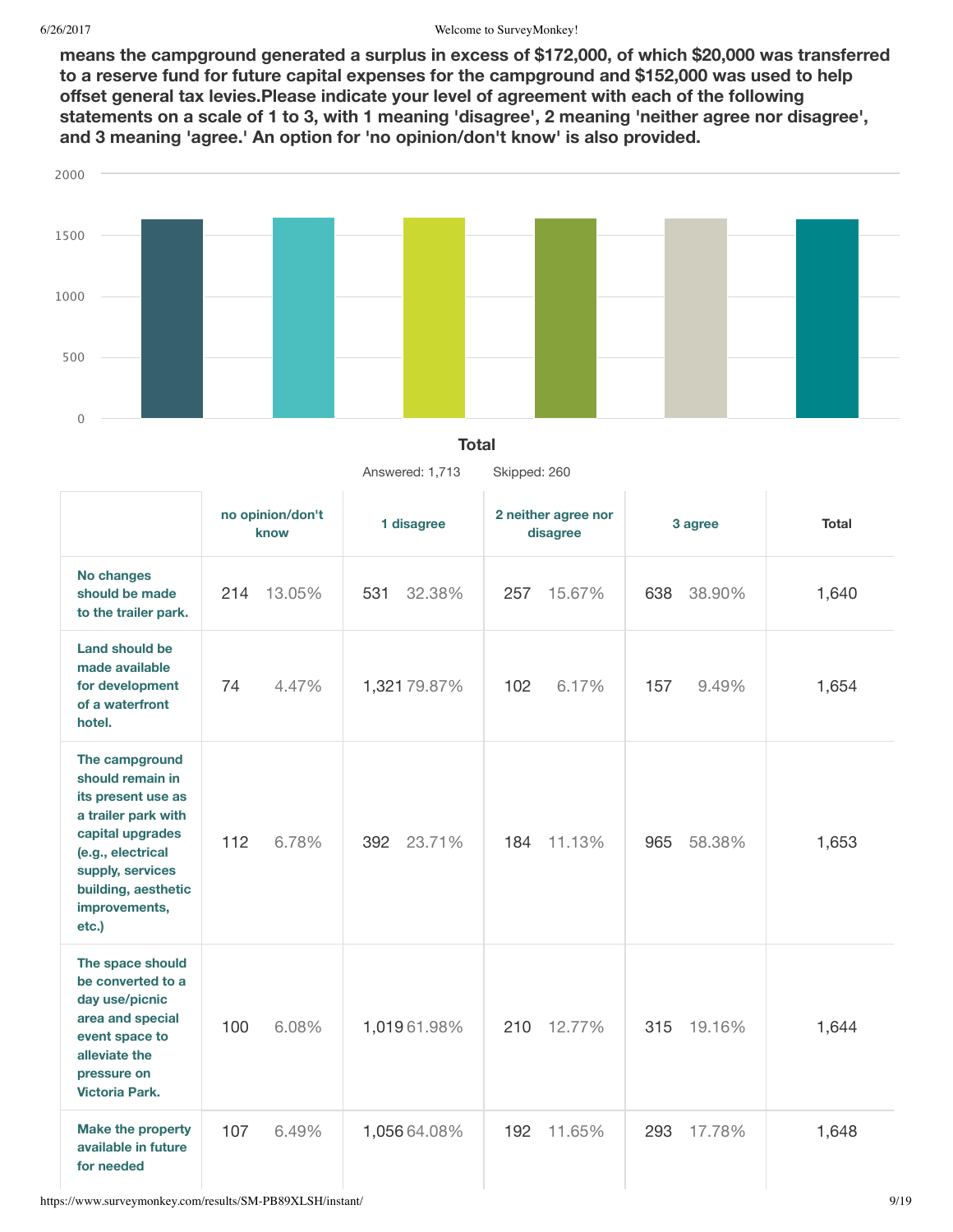| 6/26/2017 |  |
|-----------|--|
|           |  |

Welcome to SurveyMonkey!

| community<br>facilities (e.g.,<br>cultural centre, art<br>gallery, etc.).                                               |     |       |     |        |     |        |     |        |       |
|-------------------------------------------------------------------------------------------------------------------------|-----|-------|-----|--------|-----|--------|-----|--------|-------|
| <b>Consideration</b><br>should be given to<br>extending the<br>campground's<br>season by<br>providing rental<br>cabins. | 103 | 6.30% | 934 | 57.16% | 294 | 17.99% | 303 | 18.54% | 1,634 |

**10. Cobourg Marina:Statement of FactsCobourg Marina is located at 103 Third St. The marina consists of a 4,500 sq. ft. administration building with washroom and shower facilities. The 218 boat slips occupy the northeast section of the harbour. The harbour is bordered by approximately 2,190 linear ft. of seawall, 1,240 linear ft. of breakwater and a 650 ft. west headland. Additional marina facilities include a single lane boat launch ramp, 185 ft. fuel dock with gasoline and diesel fuel storage and dispensing facilities as well as a sanitary pumpout station. The two underground fuel storage tanks have a combined storage capacity of 25,000 litres. Boat storage is located in a secure 1.12 acre compound at the south end of Hibernia St. and can accommodate 65 to 70 boats. The marina currently occupies approximately 27% of the total harbour area. In 2016 the marina generated in excess of \$676,000 in revenues and payed more than \$631,000 in expenditures. The expenditures included harbour maintenance costs that were not related to marina operations. The majority of these expenditures are paid to local individuals and businesses. This means the marina generated a surplus of more than \$45,000, which was deposited into a marina reserve fund. These funds are used to fund capital expenses relating to the marina as well as the harbour. Cobourg harbour is strategically located for both tourism and utilitarian purposes. Tourism benefits from short or long stays by visitors who take advantage of proximity to the downtown core and its services. From a utilitarian perspective, it provides the only harbour of safe refuge between Whitby and Presquile Bay, a distance of 60 nautical miles, and was selected to support a permanent coast guard station. Regardless of marina responsibilities, a minimum level of service would still be required to provide this emergency function.Please indicate your level of agreement with each of the following statements on a scale of 1 to 3, with 1 meaning 'disagree', 2 meaning 'neither agree nor disagree', and 3 meaning 'agree.' An option for 'no opinion/don't know' is also provided.**

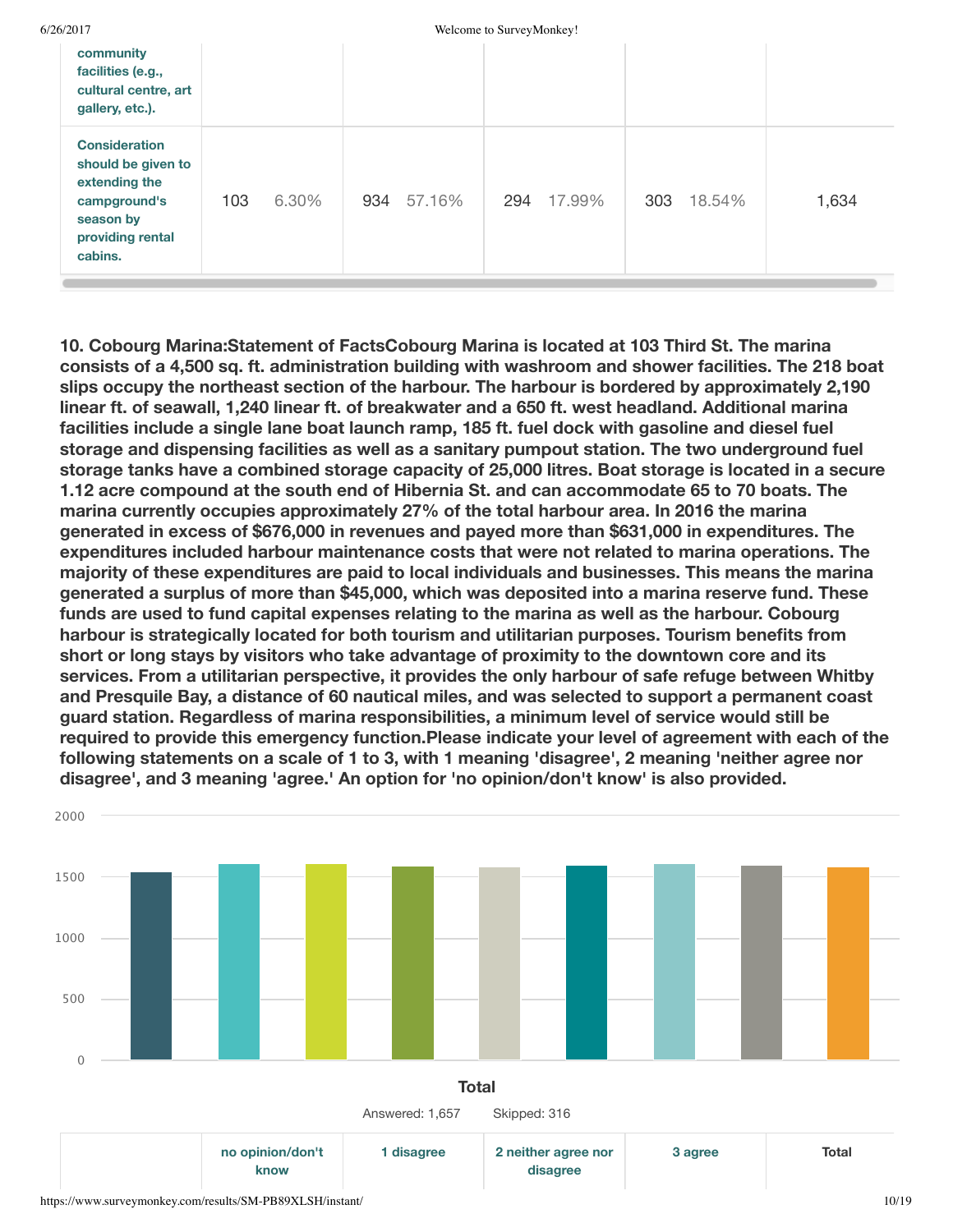| <b>No changes</b><br>should be made<br>to the marina.                                                                                                                                                                                  | 323<br>20.93% | 378<br>24.50% | 371<br>24.04% | 471<br>30.52% | 1,543 |
|----------------------------------------------------------------------------------------------------------------------------------------------------------------------------------------------------------------------------------------|---------------|---------------|---------------|---------------|-------|
| An active harbour<br>is important to<br>the successful<br>development of<br>the waterfront.                                                                                                                                            | 120<br>7.45%  | 113<br>7.02%  | 192<br>11.93% | 1,185 73.60%  | 1,610 |
| <b>The Town should</b><br>invest in, and<br>grow, its<br>marina business<br>(e.g., boat lifting,<br>storage,<br>cleaning/maintena<br>nce/repairs, etc.).                                                                               | 221<br>13.77% | 31.90%<br>512 | 397<br>24.74% | 29.60%<br>475 | 1,605 |
| <b>The Town should</b><br>maintain its<br>existing marina<br>service level,<br>including<br>boat storage,<br>with minor improv<br>ements/upgrades.                                                                                     | 183<br>11.52% | 228<br>14.35% | 284<br>17.87% | 56.26%<br>894 | 1,589 |
| <b>The Town should</b><br>reduce marina<br>service and<br>discontinue boat<br>storage.                                                                                                                                                 | 12.30%<br>195 | 1,082 68.26%  | 195<br>12.30% | 113<br>7.13%  | 1,585 |
| <b>Boat storage</b><br>capacity should<br>be increased to<br>accommodate<br>demand.                                                                                                                                                    | 284<br>17.77% | 497<br>31.10% | 378<br>23.65% | 439<br>27.47% | 1,598 |
| To the extent<br>possible, increase<br>d boat storage<br>should be located<br>away from<br>the waterfront to<br>an inland site.                                                                                                        | 15.54%<br>250 | 150<br>9.32%  | 19.70%<br>317 | 892<br>55.44% | 1,609 |
| <b>The Town should</b><br>facilitate investme<br>nt in the marina if<br>revenues<br>generated as a<br>result are used to<br>finance<br>improvements<br>to/maintenance of<br>the harbour and<br>the waterfront for<br>other uses/users. | 14.16%<br>226 | 209<br>13.10% | 19.11%<br>305 | 53.63%<br>856 | 1,596 |
|                                                                                                                                                                                                                                        |               |               |               |               |       |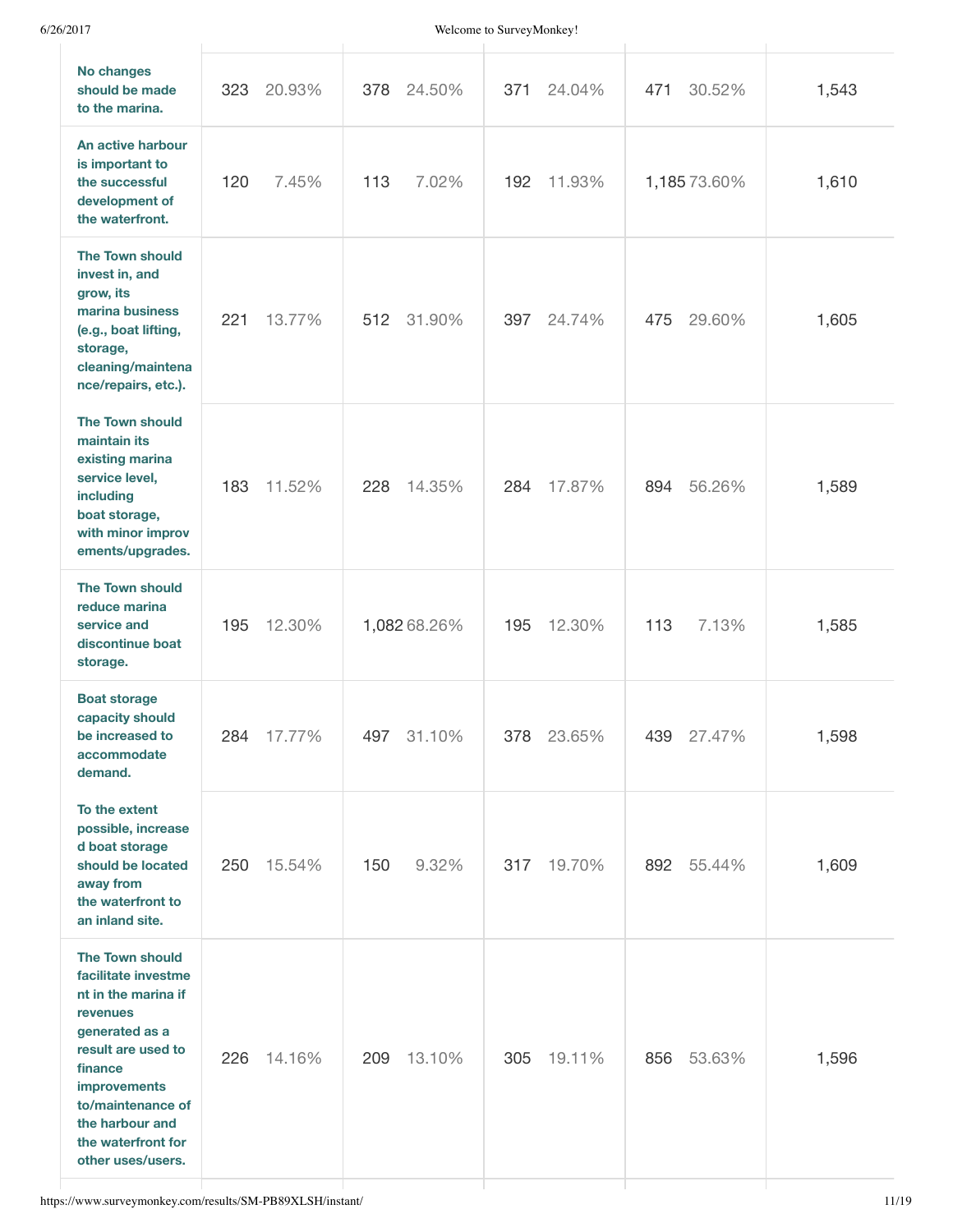| 6/26/2017                                                                                                                                                                                                                                                                          |     |        |     |       | Welcome to SurveyMonkey! |            |     |        |       |
|------------------------------------------------------------------------------------------------------------------------------------------------------------------------------------------------------------------------------------------------------------------------------------|-----|--------|-----|-------|--------------------------|------------|-----|--------|-------|
| There is potential<br>to address the<br>organization and<br>scheduling of<br>various uses of<br>the harbour to<br>minimize current<br>competition/confli<br>cts and improve<br>access for all<br>$(e.g., non-$<br>motorized<br>watercraft, SUPs,<br>power boats,<br>fishers, etc.) | 375 | 23.75% | 116 | 7.35% |                          | 365 23.12% | 723 | 45.79% | 1,579 |

**11. East Pier: Please indicate your level of agreement with each of the following statements on a scale of 1 to 3, with 1 meaning 'disagree', 2 meaning 'neither agree nor disagree', and 3 meaning 'agree.' An option for 'no opinion/don't know' is also provided.**



Answered: 1,561 Skipped: 412

|                                                                                                                                                                                                     | no opinion/don't<br>know | 1 disagree    | 2 neither agree nor<br>disagree | 3 agree       | Total |
|-----------------------------------------------------------------------------------------------------------------------------------------------------------------------------------------------------|--------------------------|---------------|---------------------------------|---------------|-------|
| No changes<br>should be made<br>to the east pier.                                                                                                                                                   | 15.51%<br>226            | 42.00%<br>612 | 23.06%<br>336                   | 283<br>19.42% | 1,457 |
| <b>Capitalize on the</b><br>sports fishing<br>industry by<br>providing<br>infrastructure<br>necessary to<br>support a charter<br>fishing/tour boat<br>base of<br>operations along<br>the east pier. | 13.16%<br>198            | 34.91%<br>525 | 22.14%<br>333                   | 29.79%<br>448 | 1,504 |
| The pier should be                                                                                                                                                                                  | 101<br>6.65%             | 272<br>17.92% | 16.80%<br>255                   | 58.63%<br>890 | 1,518 |

https://www.surveymonkey.com/results/SM-PB89XLSH/instant/ 12/19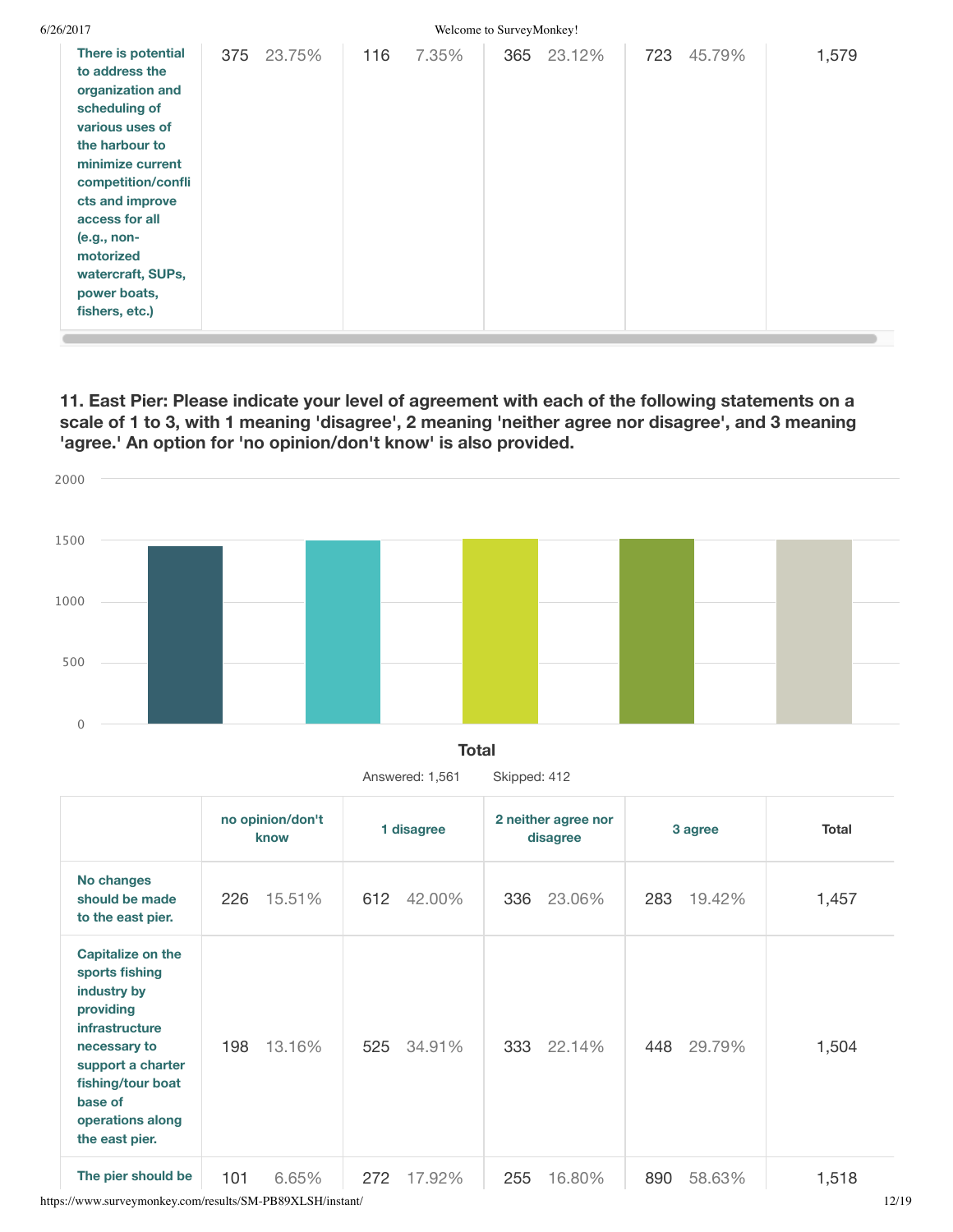| 6/26/2017 |  |
|-----------|--|
|           |  |

| upgraded and<br>developed into a<br>feature space that<br>is pedestrian and<br>vehicle-friendly<br>and can<br>accommodate<br>special events,<br>entertainment,<br>services for users,<br>etc.                 |     |       |     |        |     |        |     |        |       |
|---------------------------------------------------------------------------------------------------------------------------------------------------------------------------------------------------------------|-----|-------|-----|--------|-----|--------|-----|--------|-------|
| Access to the end<br>of the pier and the<br>lighthouse should<br>be part of<br>improvement<br>plans.                                                                                                          | 112 | 7.37% | 229 | 15.08% | 215 | 14.15% | 963 | 63.40% | 1,519 |
| <b>With</b><br>the exception of<br>access<br>for emergency<br>vehicles<br>and those needed<br>for special events<br>and to facilitate<br>accessibility, the<br>pier should be<br>a pedestrian-<br>only space. | 93  | 6.14% | 561 | 37.05% | 209 | 13.80% | 651 | 43.00% | 1,514 |

**12. West Headland: Due to its configuration and reach into the Lake, the west headland presents significant opportunities to improve access to the water and for users to enjoy amazing site lines/viewing opportunities in all directions from this vantage point out in Lake Ontario. Please** indicate your level of agreement with each of the following statements on a scale of 1 to 3, with 1 **meaning 'disagree', 2 meaning 'neither agree nor disagree', and 3 meaning 'agree.' An option for 'no opinion/don't know' is also provided.**

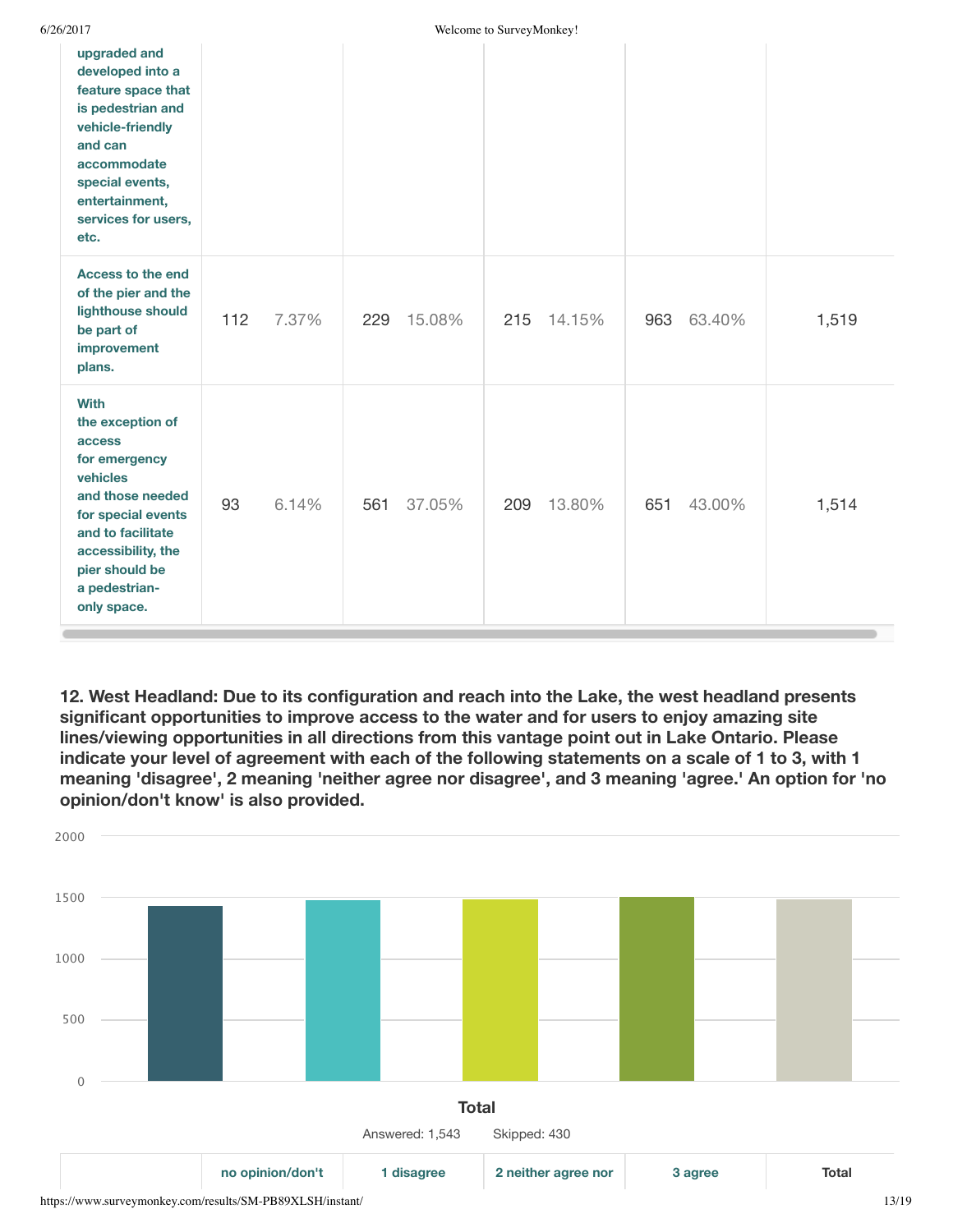| 20 I I                                                                                                                                                                                                                                                                 | know          | <i>welcome to surveywronkey.</i><br>disagree |               |       |
|------------------------------------------------------------------------------------------------------------------------------------------------------------------------------------------------------------------------------------------------------------------------|---------------|----------------------------------------------|---------------|-------|
| No changes<br>should be made<br>to this area.                                                                                                                                                                                                                          | 230<br>15.95% | 36.41%<br>525<br>25.59%<br>369               | 318<br>22.05% | 1,442 |
| The west<br>headland should<br>be better<br>connected to the<br>west beach via<br>pathways.                                                                                                                                                                            | 148<br>9.98%  | 183<br>12.34%<br>201<br>13.55%               | 64.13%<br>951 | 1,483 |
| The west<br>headland should<br>comprise non-<br>manicured,<br>natural<br>vegetation.                                                                                                                                                                                   | 163<br>10.94% | 179<br>12.01%<br>19.60%<br>292               | 57.45%<br>856 | 1,490 |
| <b>Access to the</b><br>west headland<br>should<br>be restricted to<br>pedestrians and<br>cyclists (with the<br>exception<br>of emergency<br>vehicles and<br>facilitating<br>accessibility) via a<br>series of<br>networked,<br>accessible natural<br>trails/pathways. | 135<br>8.95%  | 90<br>5.96%<br>136<br>9.01%                  | 1,14876.08%   | 1,509 |
| The west<br>headland should<br>provide integrated<br>features and<br>amenities for a<br>variety of uses<br>(e.g., picnic<br>shelters,<br>overlooks,<br>boardwalk, fishing<br>nodes, gazebo,<br>seating areas,<br>social gatherings<br>spaces, etc.)                    | 122<br>8.17%  | 26.57%<br>397<br>254<br>17.00%               | 721<br>48.26% | 1,494 |

**13. West Beach: Please indicate your level of agreement with each of the following statements on a scale of 1 to 3, with 1 meaning 'disagree', 2 meaning 'neither agree nor disagree', and 3 meaning 'agree.' An option for 'no opinion/don't know' is also provided.**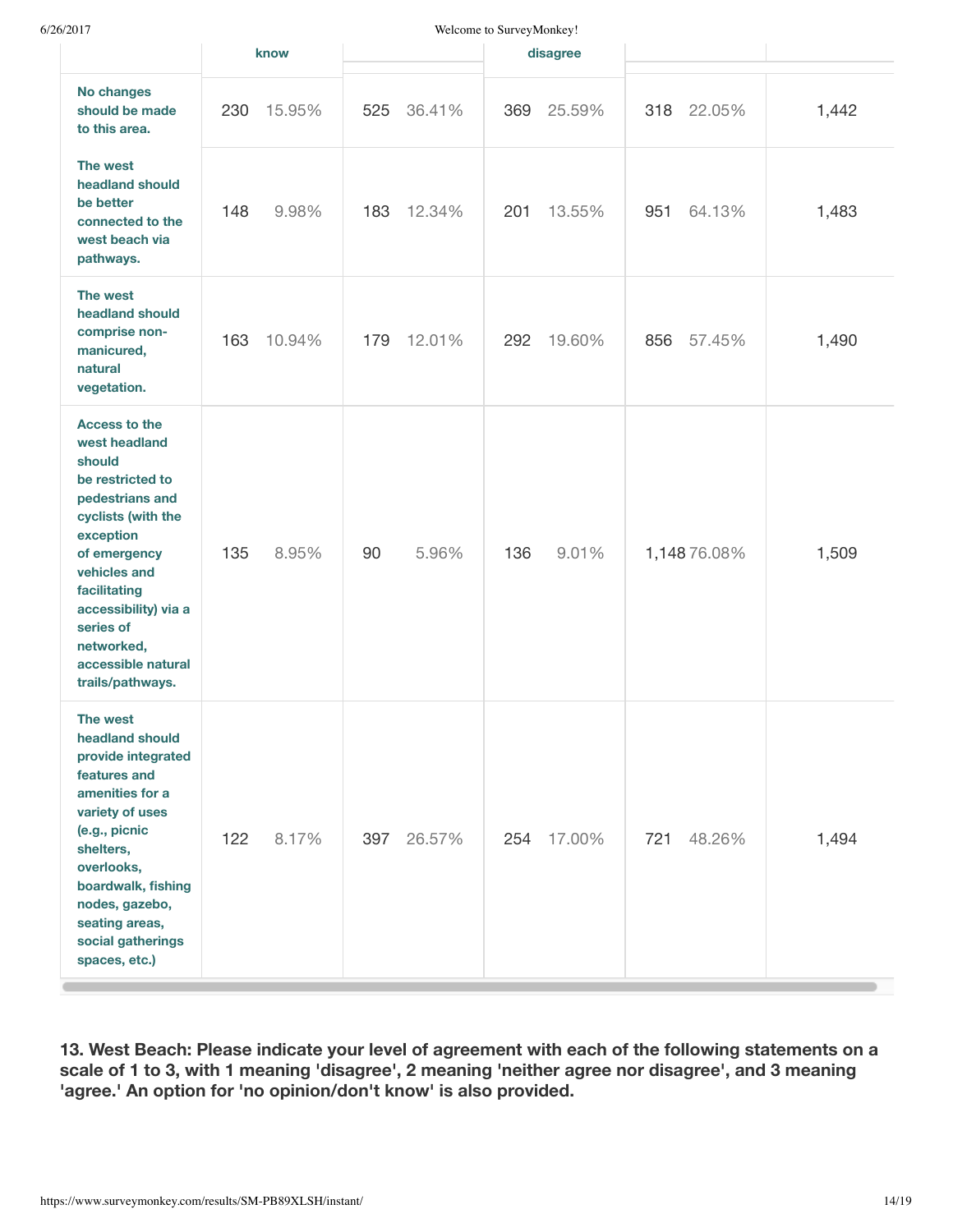2000





|                                                                                                                                                      | no opinion/don't<br>know | 1 disagree    | 2 neither agree nor<br>disagree | 3 agree        | <b>Total</b> |
|------------------------------------------------------------------------------------------------------------------------------------------------------|--------------------------|---------------|---------------------------------|----------------|--------------|
| No changes<br>should be made<br>to this area.                                                                                                        | 183<br>12.84%            | 463<br>32.49% | 373<br>26.18%                   | 28.49%<br>406. | 1,425        |
| The west beach<br>should be better<br>connected to the<br>west headland via<br>pathways.                                                             | 127<br>8.50%             | 218<br>14.59% | 217<br>14.52%                   | 932<br>62.38%  | 1,494        |
| The west beach<br>should comprise a<br>naturalized area<br>with accessible<br>multi-use<br>pathways<br>throughout.                                   | 124<br>8.34%             | 163<br>10.97% | 213<br>14.33%                   | 986<br>66.35%  | 1,486        |
| Active, non-<br>motorized water<br>uses should be<br>better<br>accommodated<br>along the west<br>beach<br>(e.g., launches,<br>docks, swim<br>areas). | 132<br>8.86%             | 31.28%<br>466 | 15.97%<br>238                   | 654<br>43.89%  | 1,490        |
| The concept of<br>the Ecology<br><b>Garden should be</b><br>extended to other<br>planted areas of<br>the west beach.                                 | 161<br>10.79%            | 232<br>15.55% | 21.25%<br>317                   | 782 52.41%     | 1,492        |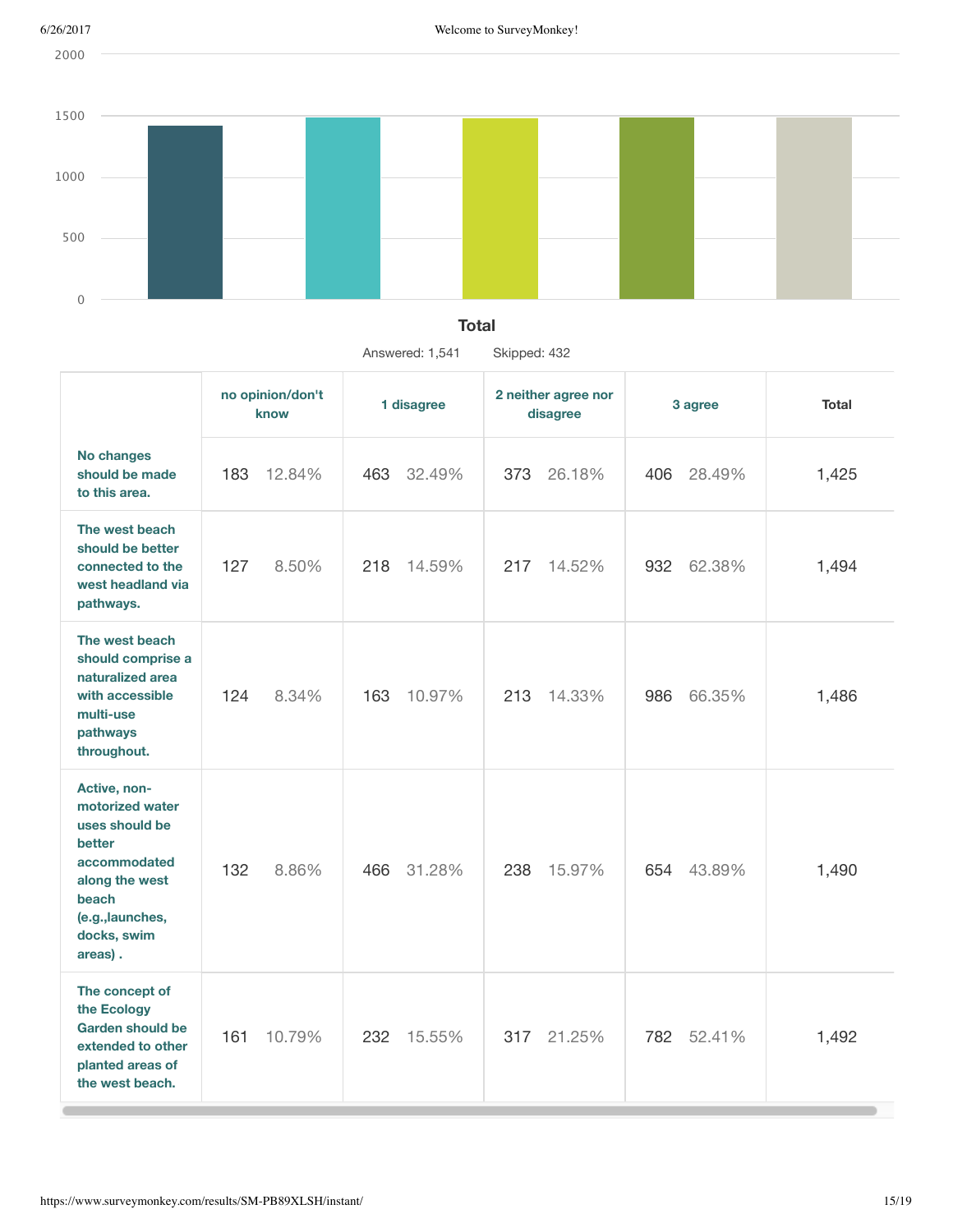**14. Victoria Park: Victoria Park is the centre piece of Cobourg's parks system. What happens here is what draws people to the beauty of the waterfront, and to the adjacent downtown and its businesses. Please indicate your level of agreement with each of the following statements on a scale** of 1 to 3, with 1 meaning 'disagree', 2 meaning 'neither agree nor disagree', and 3 meaning 'agree.' **An option for 'no opinion/don't know' is also provided.**



#### **Total**

Answered: 1,537 Skipped: 436

|                                                                                                                                                                                               | no opinion/don't<br>know | 1 disagree    | 2 neither agree nor<br>disagree | 3 agree       | <b>Total</b> |
|-----------------------------------------------------------------------------------------------------------------------------------------------------------------------------------------------|--------------------------|---------------|---------------------------------|---------------|--------------|
| <b>No changes</b><br>should be made<br>to the park's<br>current<br>function/use.                                                                                                              | 88<br>6.15%              | 517<br>36.13% | 372<br>26.00%                   | 454 31.73%    | 1,431        |
| The park's<br>function as a<br>special event<br>venue should be<br>expanded.                                                                                                                  | 3.74%<br>56              | 505<br>33.73% | 334<br>22.31%                   | 602<br>40.21% | 1,497        |
| The park's<br>function as a<br>special event<br>venue should be<br>reduced.                                                                                                                   | 3.81%<br>56              | 860<br>58.46% | 357<br>24.27%                   | 198<br>13.46% | 1,471        |
| <b>Features and</b><br>amenities that<br>facilitate access<br>and use by<br>various users<br>should be<br>provided or<br>enhanced (e.g.<br>families, children,<br>disabled, seniors,<br>etc.) | 62<br>4.16%              | 137<br>9.18%  | 18.83%<br>281                   | 1,012 67.83%  | 1,492        |
| Different types of<br>events/festivities<br>should be hosted                                                                                                                                  | 51<br>3.40%              | 13.05%<br>196 | 17.38%<br>261                   | 994<br>66.18% | 1,502        |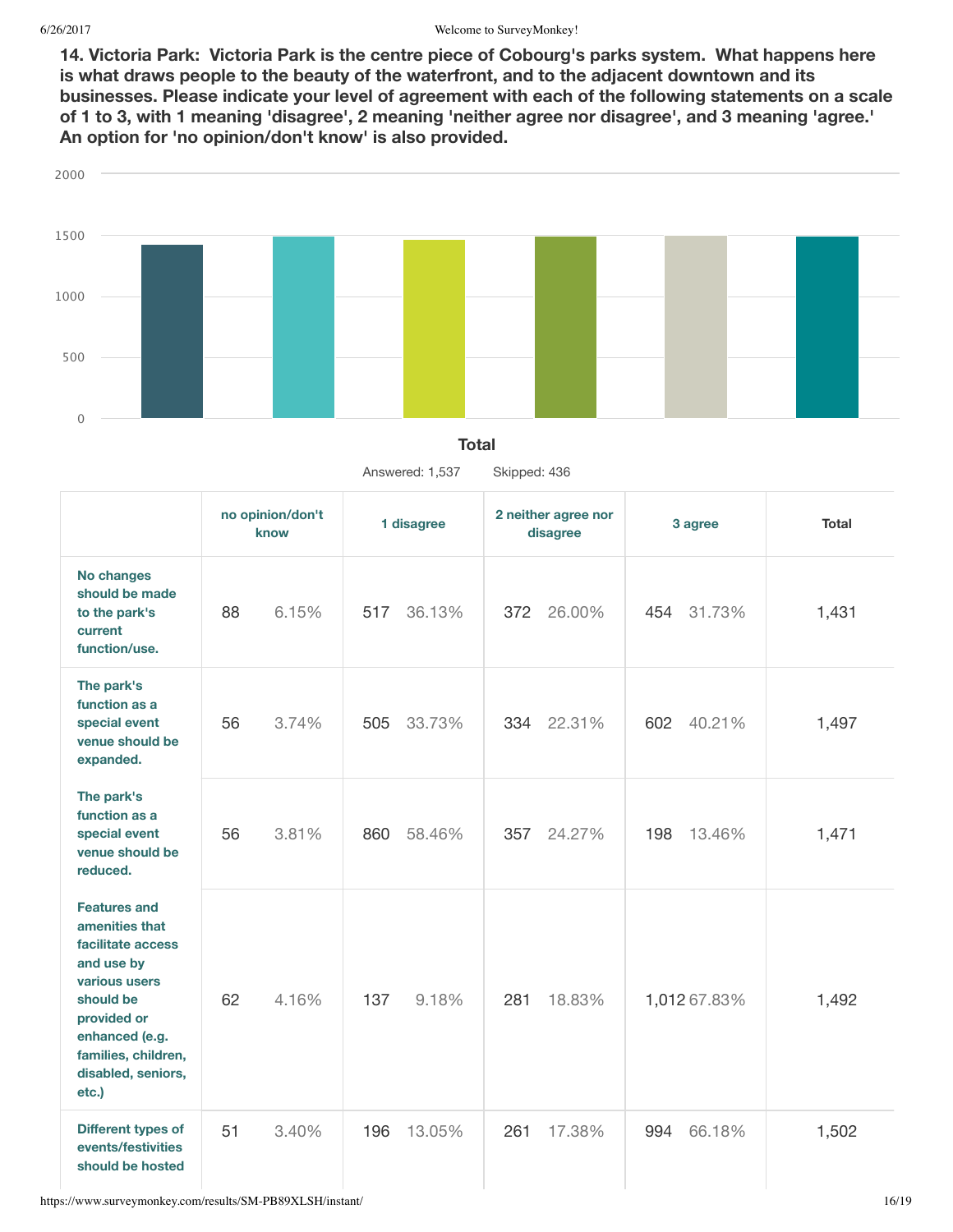| 6/26/2017                                                                                                                               |     |       |            | Welcome to SurveyMonkey! |            |     |        |       |
|-----------------------------------------------------------------------------------------------------------------------------------------|-----|-------|------------|--------------------------|------------|-----|--------|-------|
| (e.g, art shows,<br>wine tasting,<br>gourmet food<br>shows, etc.)                                                                       |     |       |            |                          |            |     |        |       |
|                                                                                                                                         |     |       |            |                          |            |     |        |       |
| <b>Ways of</b><br>simultaneously<br>accommodating<br>events, event-<br>goers, and users<br>of other areas in<br>the park are<br>needed. | 119 | 7.98% | 183 12.27% |                          | 302 20.25% | 887 | 59.49% | 1,491 |

**15. Donegan Park is an important park in the Town's park system. It includes a baseball diamond and soccer pitch. The 2013 Parks Master Plan proposed to upgrade the park to a premier** facility. Please indicate your level of agreement with each of the following statements on a scale of 1 **to 3, with 1 meaning 'disagree', 2 meaning 'neither agree nor disagree', and 3 meaning 'agree.' An option for 'no opinion/don't know' is also provided.**





366 26.03% 541 38.48% 318 22.62% 181 12.87% 333 22.95% 149 10.27% 272 18.75% 697 48.04% 420 29.27% 259 18.05% 431 30.03% 325 22.65% 1,406 1,451 1,435 Answered: 1,493 Skipped: 480 **no opinion/don't know 1 disagree 2 neither agree nor disagree 3 agree Total No changes should be made to Donegan Park. The baseball diamond should be improved with enhanced spectator facilities developed in a traditional heritage "ball park" style. The existing softball diamond should be**

https://www.surveymonkey.com/results/SM-PB89XLSH/instant/ 17/19